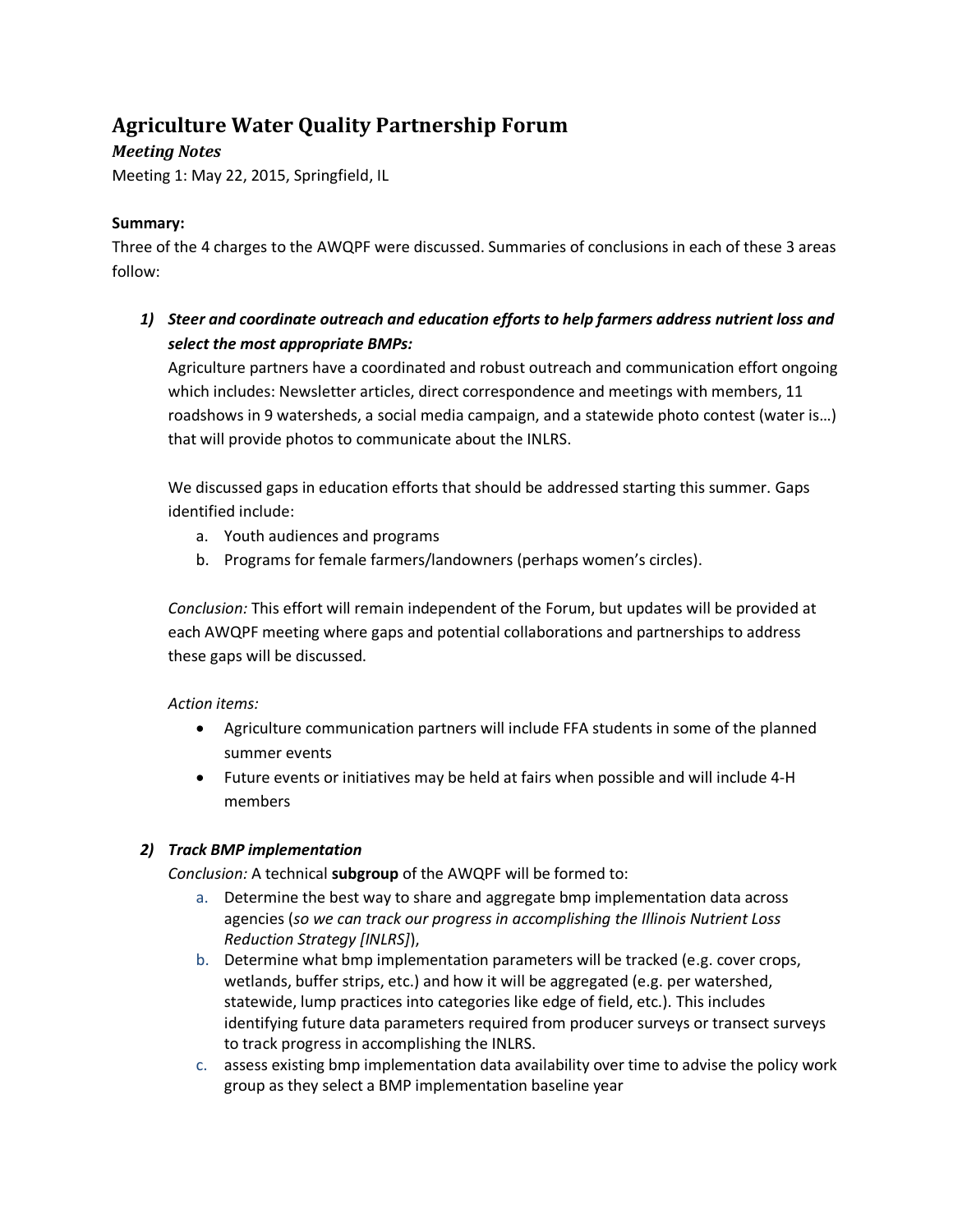#### *Action items:*

- The IWRC will query the agriculture and point source sectors of the Policy Work Group to determine if there are policy windows (eg. Years between 1986? and present when a policy or event may have stimulated BMP or practice implementation/adoption that should be considered when establishing a BMP baseline for the INLRS)
- Results of this query will be used by the AWQPF technical subgroup to determine if adequate BMP implementation data exists before and after policy windows and will report their findings at an upcoming PWG meeting.
- The Policy Working Group will make a final determination on a baseline BMP implementation year

## *3) Coordinate cost sharing and targeting*

The group briefly began discussing cost sharing timelines and decision points by agency. *Conclusion*: The AWQPF felt that the NRCS technical committee is the appropriate venue to address targeting and coordination of cost share considerations. *Action items:*

- IEPA will query the appropriate AWQPF agencies on cost share deadlines and decision thresholds that each agency must consider.
- The results of the IEPA query will be presented at the next AWQPF meeting and cost share coordination and targeting will be further discussed.

#### *4) Next meeting*

*Conclusion:* The next meeting of the AWQPF will be in late August or September. Recommendations were made on additional organizations that should be included on the AWQPF.

#### *Action Items*:

- The IWRC will send out a doodle poll to AWQPF members to set the next meeting for the forum and also establish subsequent meetings for the next year at 3-4 month intervals.
- Agenda items for the next meeting will include:
	- $\triangleright$  Update on outreach and education activities and a discussion of gaps and actions needed to address gaps.
	- $\triangleright$  Update on BMP technical subgroup progress and findings relative to data availability and policy windows for bmp baseline establishment
	- $\triangleright$  Update and conclusions from IEPA query of cost share programs and deadlines
	- $\triangleright$  Further discussion of coordination and targeting of cost share programs in state
	- Beginning discussion of AWQPF charge : "*Develop other tools as needed*"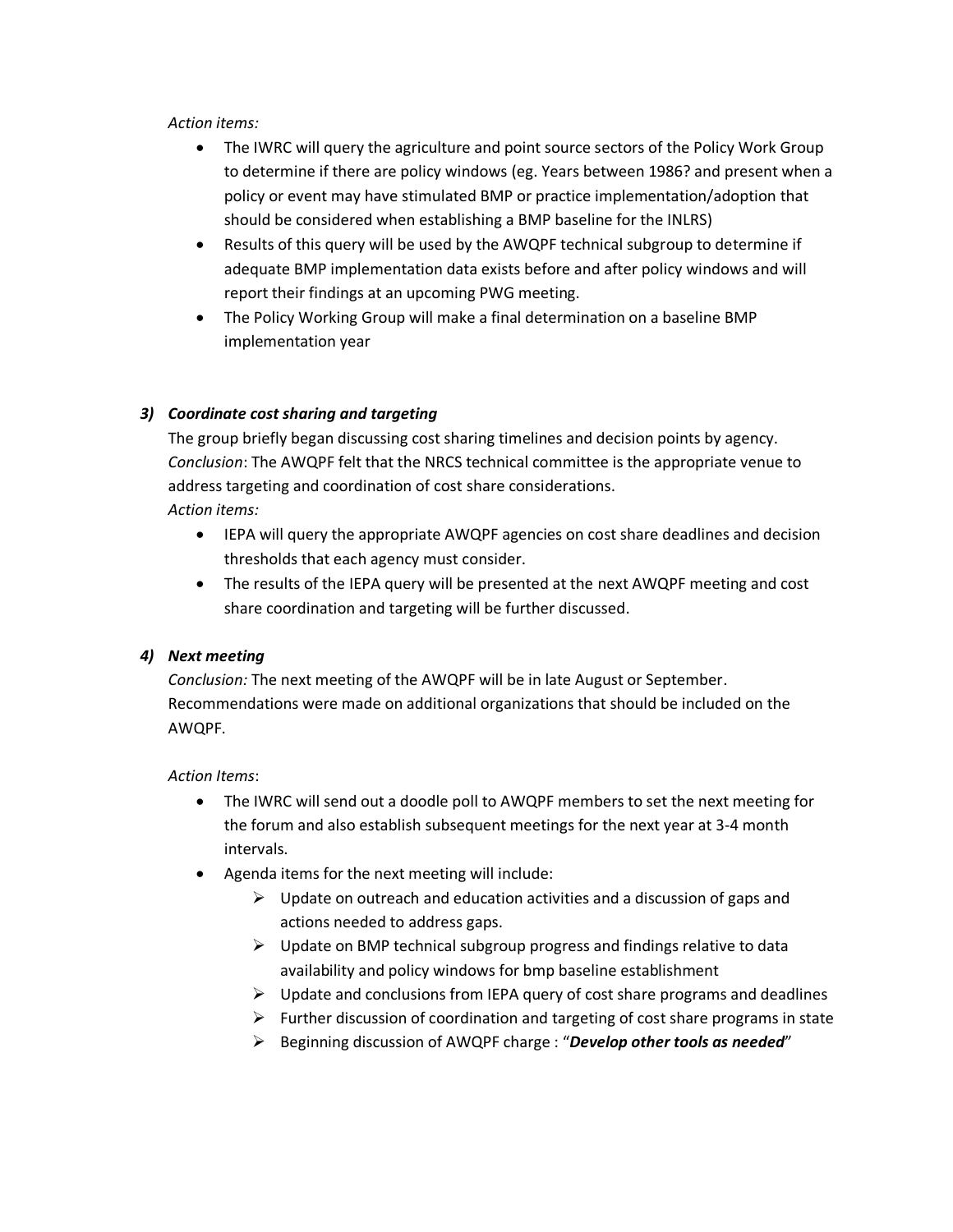#### **Official representatives**

Warren Goetsch, Illinois Department of Agriculture Jean Payne, Illinois Fertilizer and Chemical Association Kelly Thompson, Association of Illinois Soil and Water Conservation Districts Ivan Dozier, Natural Resources Conservation Service Lauren Lukins, Illinois Farm Bureau George Czapar, University of Illinois Extension Jennifer Tirey, Council on Best Management Practices Stacy James, Prairie Rivers Network Tom Kelley, Certified Crop Advisors Lisa Bonnett, Illinois Environmental Protection Agency Marcia Willhite, Illinois Environmental Protection Agency Ann Holtrop, Illinois Department of Natural Resources Sherrie Giamanco, Farm Service Agency Maria Lemke, Nature Conservancy

#### **Attendees**

Kim Martin, Farm Service Agency Myron Kirby, Association of Illinois Soil and Water Conservation Districts Rodney Weinzierl, Illinois Corn Growers Association Lyndsey Ramsey, Illinois Farm Bureau Amy Walkenbach, Illinois Environmental Protection Agency Dennis McKenna, Illinois Department of Agriculture Mike Rahe, Illinois Department of Agriculture Mark Schleusener, United States Department of Agriculture Liz Hobart, Growmark

#### **Illinois Nutrient Loss Reduction Strategy review**

Brian Miller spoke about NLRS development and status. He went over group charges (see slides for more information).

- PWG high level steering
- NMC develop monitoring strategy
- NSAC advise on nutrient numeric criteria
- Urban bring statewide efforts together for stormwater
- AWQPF today's meeting (see below)

#### **Agriculture Water Quality Partnership Forum Charge**: Outreach and education

Brian Miller went over past conclusions from Policy Working Group Agriculture subcommittee, covered existing agriculture partners communication group and ongoing efforts (see slides) which include photo contest/Science of the Strategy Videos (see slides).

#### **What others Outreach and education efforts are happening?**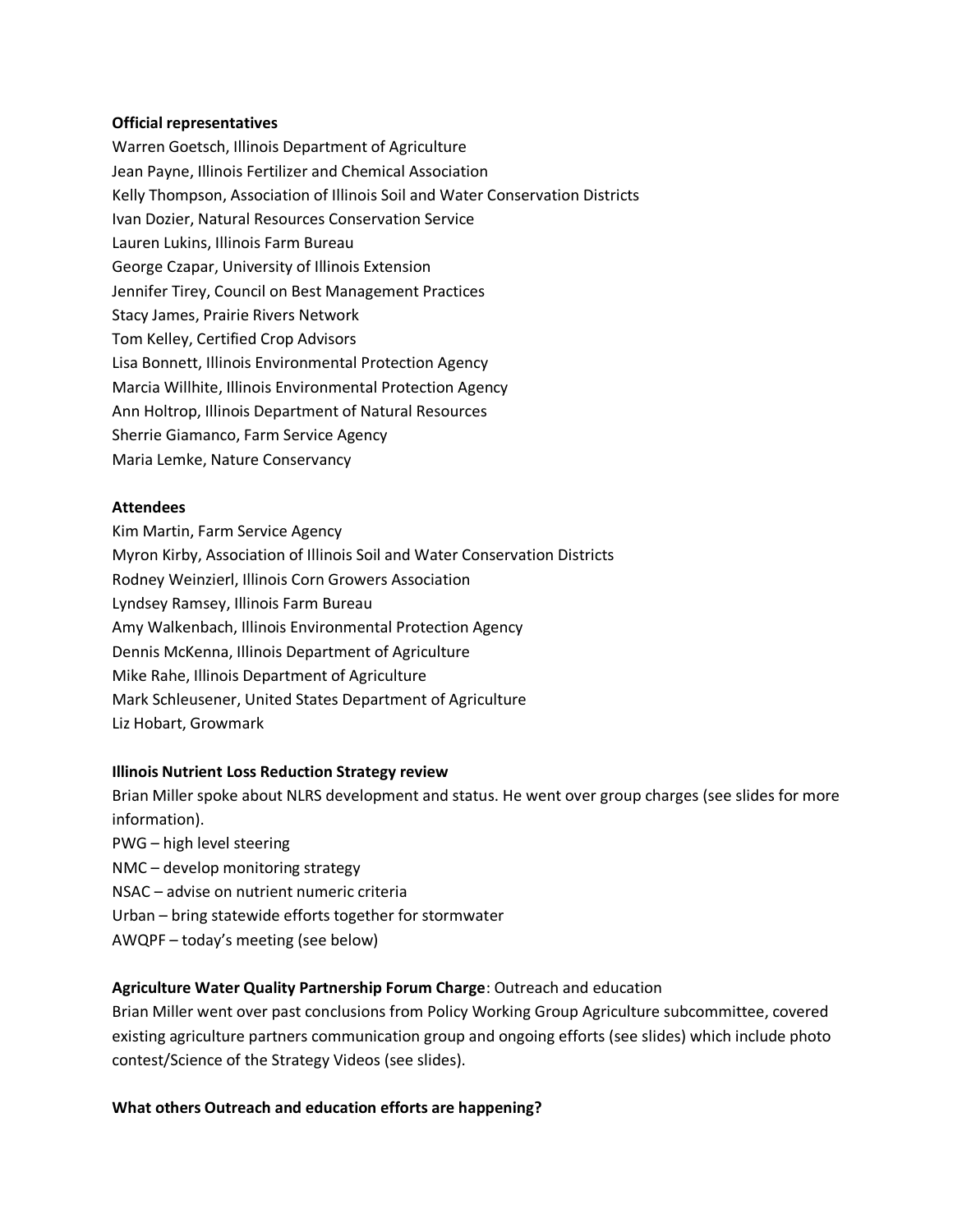Jennifer Tirey talked about the roadshows: 11 all over the state. Working with county farm bureaus at the watershed level. Reps for Corn Growers will do water sampling/testing. The hope is to bring partners together to know who they are, share ideas, and work together. Surveys at each event to get a better IFB will calculate. Communication group meets every month. Telecalls set up re: NLRS. Farms with 100 acres or more. Doing a great job to reach farmers. Grass roots effort too. For roadshows can get credit for CCAs. Continuing Education for Farm managers. Illinois Ag Women sharing info. Will have food at meetings. Engaging farmer leaders. Encouraging people to show up. CBMP is building additional info on website. Call list: 45K.

Warren Goetsch wondered if there was a gap for **youth**. Could we be doing more with FFA, vocational Ag teachers. The change might happen if the younger generation asks questions.

Lauren Lurkins added that have done presentations with young leaders. Have a database of farming practices. Farm Week has nutrient profiles of what those farmers are doing. 30 farmers. Repurposing that info with "Ag in the Classroom" for teachers to share.

Amy Walkenbach talked about Lincoln Land College curriculum for ag teachers. Certificate.

George Czapar talked about special interest clubs. Could do this at fairs over summer.

Rodney Weinzierl has requested soil testing confidentiality pilot program with SWCD.

Tom Kelley, CCA, certification organization. 1300 CCA's in IL (13K in nation). Code of ethics. Can get specialization in 4R nutrient management. Have website, newsletters, bi monthly mag. Annual convention. This year in conjunction with Ag Masters. Been doing this for 23 years. Anytime can get CCA CEU's at meetings, would be great.

Jean Payne, IFCA is partnering with CCA to advise farmers. 4R cert. to assist farmers to use sampling.

#### **Outreach and education Gap recap:**

- a. Youth (4H)
- b. Science (what to tell people re: efficacy)

#### **SHORT TERM GAPS**

Youth Gap: Lauren Lurkins: invite 4H to roadshows.

#### **Science Gap (demo plots, etc.):**

Jennifer Tirey: CBMP has field days for cover crops. But need to wait a little longer for others. At Farm Progress Show, have a great opportunity to educate about the INLRS.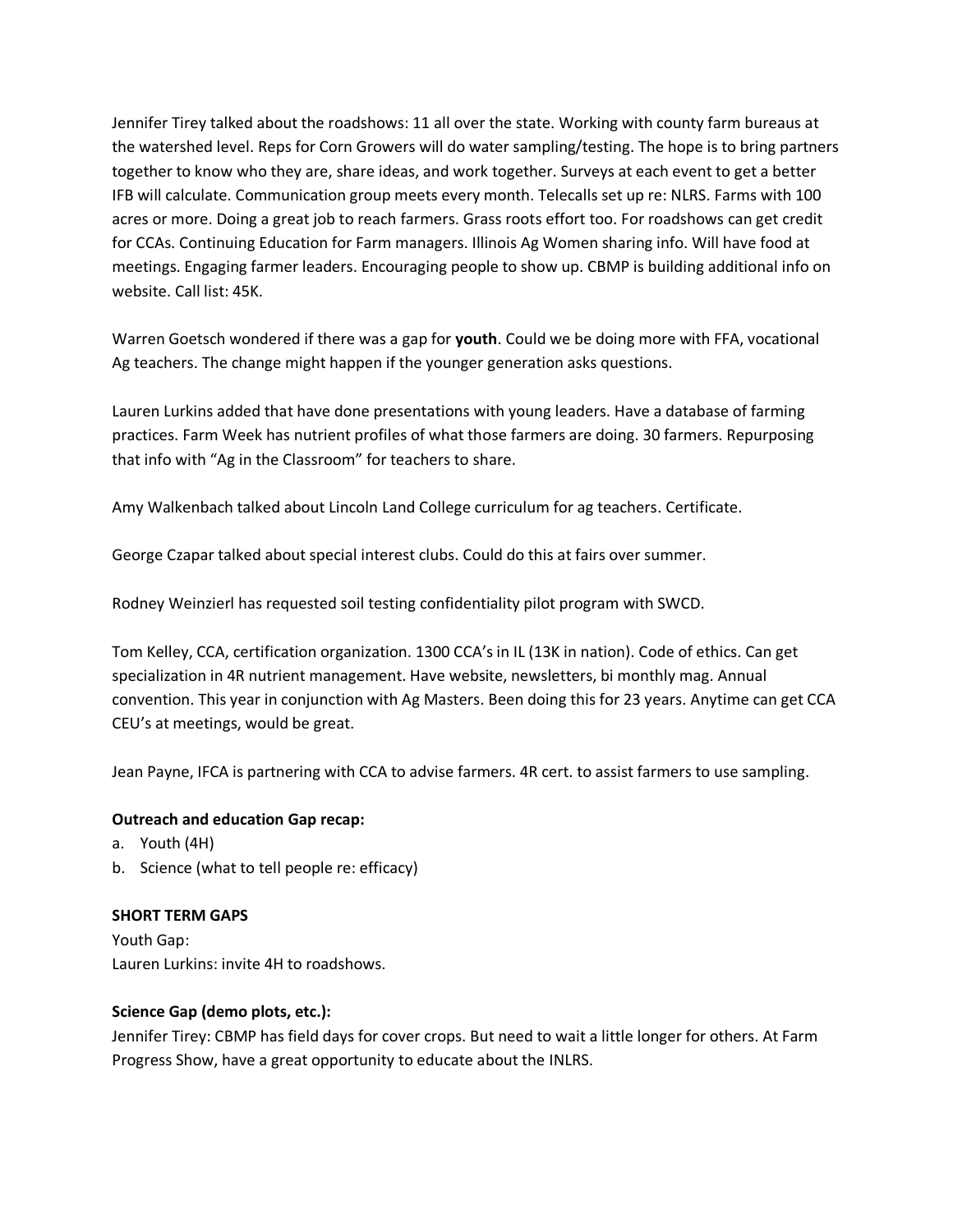Mike Rahe: 45 demo sites. 12 interstate sites (ISU farm and private farms) for cover crop. RCPP project: establishing 65 farms across states: no till, etc. (just got agreement signed). Seminars for nutrient management such as cover crops.

Jennifer Tirey: There are cover crop plots at 6 community colleges.

Stacy James: We did 4 Iowa women's workshops. Absentee landowners. Had MANY basic questions about their farm such as how much rent to charge. Conservation would be down the road for them.

Lauren Lurkins thought that was a good point.

Stacy James: Repeated contact would be good.

Myron Kirby: Some SWCDs have had women's meetings. Also, state government is a GAP. Farm Service Agents are visited once a year. T by 2000 changed the way farming is done (no till, etc.) FSA, NRCS, SWCD good information avenues for farmers.

Rodney Weinzierl: U of I has a "land value" center run by Prof. Bouchard. If a way to show land practices increase land value. Link land practices to long term value. Changes cash rent. 5-10 year process.

Jennifer Tirey: legislative awareness (short and long term)

Ann Holtrop thought perhaps there could be a way to use these practices on IDNR properties.

Brian Miller: LONG TERM GAPS – it's ongoing. Something has to happen between meetings. How does this group want to manage this? Use existing Ag Comm group? How do you want to continue this dialog?

Lauren Lurkins: We all represent individual memberships, and so the most creative thoughts would come from our individual worlds. Coming together in this forum or CBMP is good. But, hate to have to wait for consensus approval to move forward.

Brian Miller: How do you keep that momentum going? Maria Lemke: Commitment to report at the next meeting?

Myron Kirby: SWCD will send out call to female farmers. Can go out today.

Jennifer Tirey: Bring in someone from American Farm Management, American Farmland Trust, and Illinois Soybean Alliance. They are missing from the conversation. If they are doing something, we should know about it. Should share resources.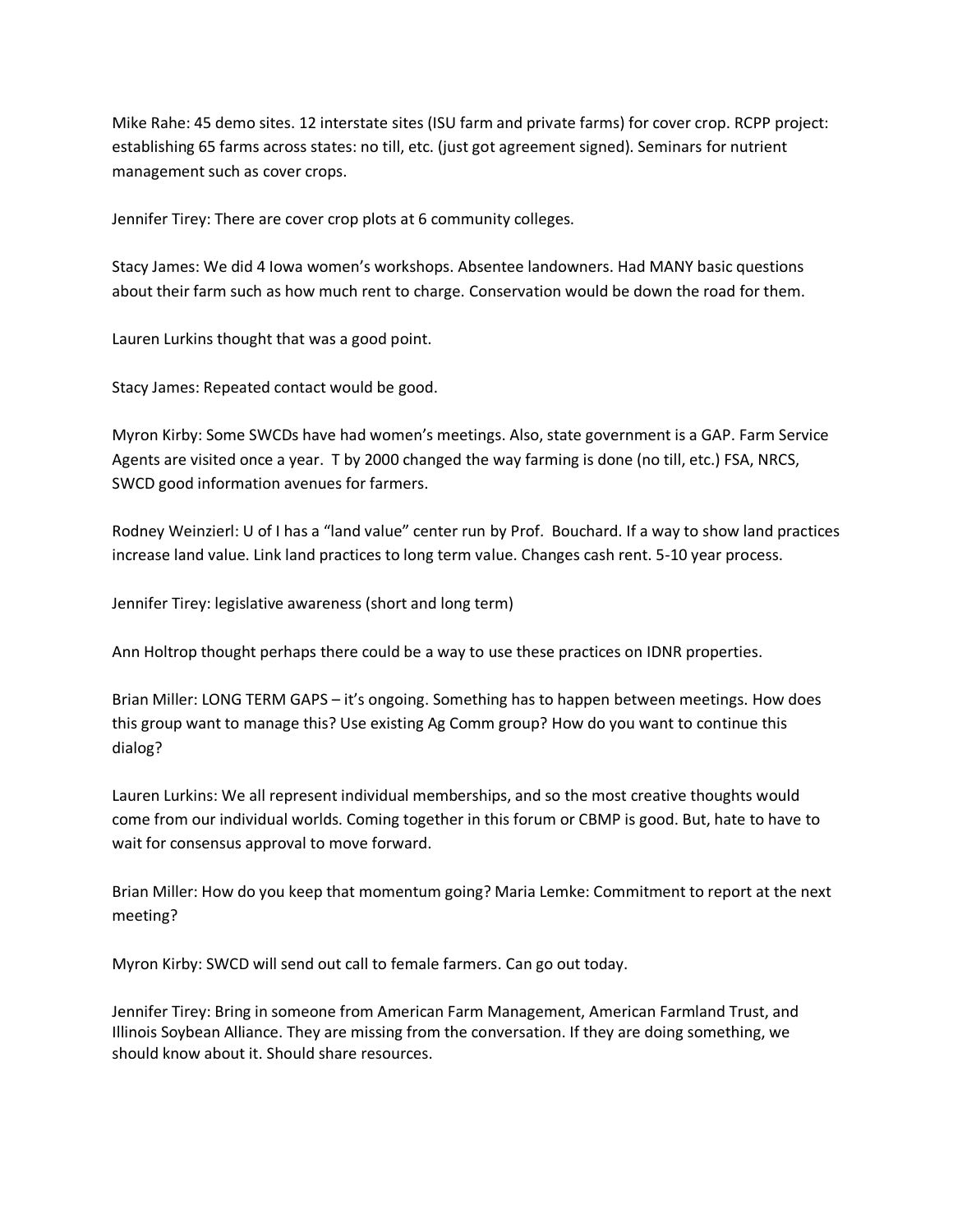Brian Miller: Forum is place to connect and report on progress. Sounds like you are comfortable with the way things are but to identify short term gaps and address them.

Lauren Lurkins: Public stakeholders, show progress to them through meetings. This could serve as accountability. What documentation do we need for reporting?

Warren Goetsch: This group not here to stifle progress. It is here to identify success and collaborating. We want to hear all the wonderful things that are going on and how can we all help each other.

## **Agriculture Water Quality Partnership Forum Charge: Track BMP Implementation**

## Brian Miller: Iowa Example

We were at Hypoxia Meeting. Iowa presented a model of practices and how to guide to goal. The ultimate result in water but it can be hard to show that right away. Can show INDICATORS (land, human).

Warren Goetsch: The states are trying to come up with measures of progress. Ultimately, you want to get to better water quality but need to look at it from a number of problems and perspectives. In Illinois, SWCD have done transect surveys on the land. We are wondering whether a direct producer survey can augment the transect survey. Iowa is going about it comprehensively. Do several talks over several years to see if there is change with farmers' thinking. Change in attitude = change in management.

#### **Producer survey – Mark Schleusener**

What we do: counters and measurers for USDA. Info on database – identify and commodity they produce, farm size, location. 5 year census done too. To begin a survey like this (develop questionnaire, have trained interviewers)

What are the data gaps? Can that be filled by talking to the producer? Fed funding survey CEAP (conservation effects assessment project). Will connect 3 years of application

Lisa Bonnett: We need to be sure to take credit for changes happening. Critical thing. What is the starting point? What are effective practices and how does that show improved water quality. Where does that data go? IEPA will help as can.

Cost? MS: Ballpark 10's of 1000's. Depends on scale and number. John Lawrence doing 2- 6 digit HUCs.

Warren Goetsch: The challenge: It important to know what you want to the results to say beforehand.

Marcia Willhite: What are our priority watersheds? We agreed on where we want to focus our efforts (referred to PP slide).

Rodney Weinzierl: It's linked in with Field to Market. What did the footprint look like in the 1980 -90s. Hard to find. June 1 goal 100,000 acres in F2M system.

Marcia Willhite: Decide what our baseline year for implementation. Should we use a range of years? 2011? We should decide so we can say how far?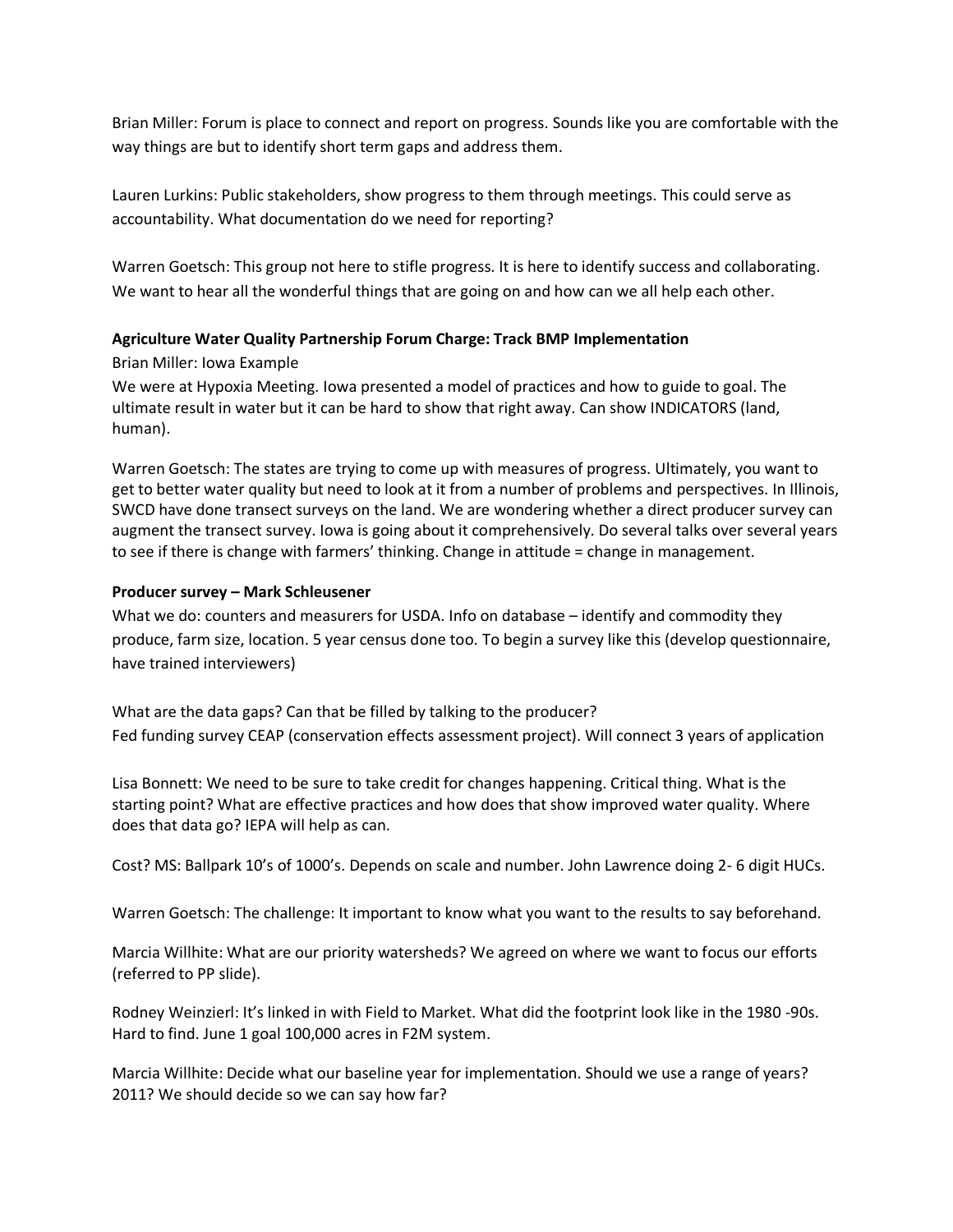Lauren Lurkins: Lean on EPA. EPA and DOA have to answer to feds. They should answer what we need on the baseline question. We need something passive, credible, and easy and trustworthy. We need something that requires little from farmers. A process they are already familiar with and they trust.

Lisa Bonnett: Looking for opportunities about data sharing?

Stacy James: Some of these questions are more appro. For statistician.

Lisa Bonnett: This is germane for a workgroup.

#### **Track BMP implementation – Coordination with NMC**

Brian Miller: Is there interest for Agencies to appoint members in subgroup?

Warren Goetsch: FSA and NRCS have incredible amount of data that can be helpful. How do we maintain confidentiality required by federal law?

Sherrie Giamanco: Can FOIA on all but personal information.

Dennis McKenna: Looking for 12 digit HUC level.

Warren Goetsch: There are some good opportunities. We do understand the limitations you have.

Ivan Dozier: We are about to do data mining on our system. Will remove identifying info. The data points aren't by HUC.

Warren Goetsch: We may have some overlays.

Marcia Willhite: Us too.

Brian Miller: We need to get techie folks together.

Jennifer Tirey: And money.

Lauren Lurkins: Can we do private/public partnership?

#### **Baseline Year**

Marcia Willhite: Process question regarding baseline year: who makes that decision? Seems like a policy question.

Dennis McKenna: 1994 was first year transect survey done.

What's the first year of CREDIBLE data?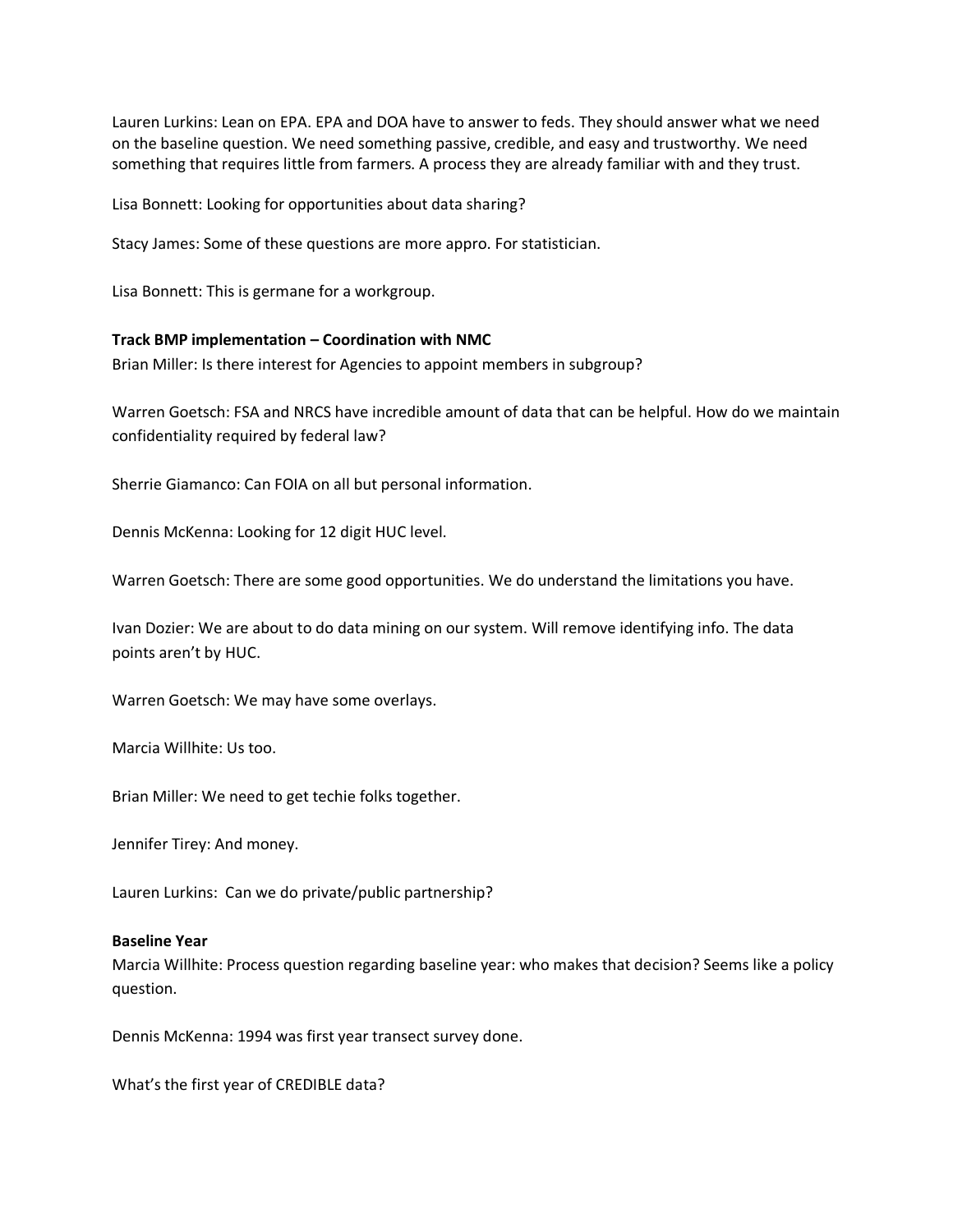Marcia Willhite: Define year. Find out what data we have. NOMINATE 2011 – the last year of WQ data for science assessment. But, from process standpoint is it the Policy Working Group that makes this decision?

Rodney Weinzierl: There were huge conservation practices going on in the 1980's. Anhydrous prices in 05-07 changed effecting practice changes. To me, we need a data point ahead of that.

Brian Miller: In moving forward, does it make sense to have tech group to think about do we have enough data? They make report to PWG, who can draw the line.

Marcia Willhite: Will also have to be point source line.

Brian Miller: Could query both point source and nonpoint source for points for change. Query tech group. Then go back to Policy Working Group.

## **Transect Survey – Mike Rahe**

Since 1994, SWCD have been conducting transect survey which means "drive by" survey. Identified points along predetermined route. Observe fields. What crop? Previous crop? Done in Spring. Mostly on residue and cropping rotation. **Purpose: to monitor soil erosion**. Initially, done every yr. then every other year. Have done every 3<sup>rd</sup> year. Not much data changed. Plan is to continue every other year. T by 2000. Been looking to adapt for newer issues that are WQ related. (cover crop acres, nutrient management, conservation practices). At different times of year….safety issues in fall. Transferring this info to producer survey. Have had general discussions to see if possible. State wide summary might not be good enuf. Cost….The number of points goes up, costs go up.

Myron Kirby: Safety issue could be mitigated by changing points. Look for field entrance.

Mike Rahe: Survey is 53,000 points. Varies from co. to co. What does it take to create a transect survey that makes it better?

Brian Miller: Would it make sense to generate a questionnaire for group OR next meeting?

Mike Rahe: What do you want at the end so we can adapt the survey?

Jennifer Tirey: It would be helpful to see current form. We could make suggestions.

Maria Lemke: We have a lot of things going on. We need to think about scale of what we are looking for. How effective is outreach? Focus in smaller areas, so we can see some short term changes.

Brian Miller: Let's have tech group meet before next time.

#### **Coordinate cost sharing and targeting**

Warren Goetsch: When does cost share need to happen?